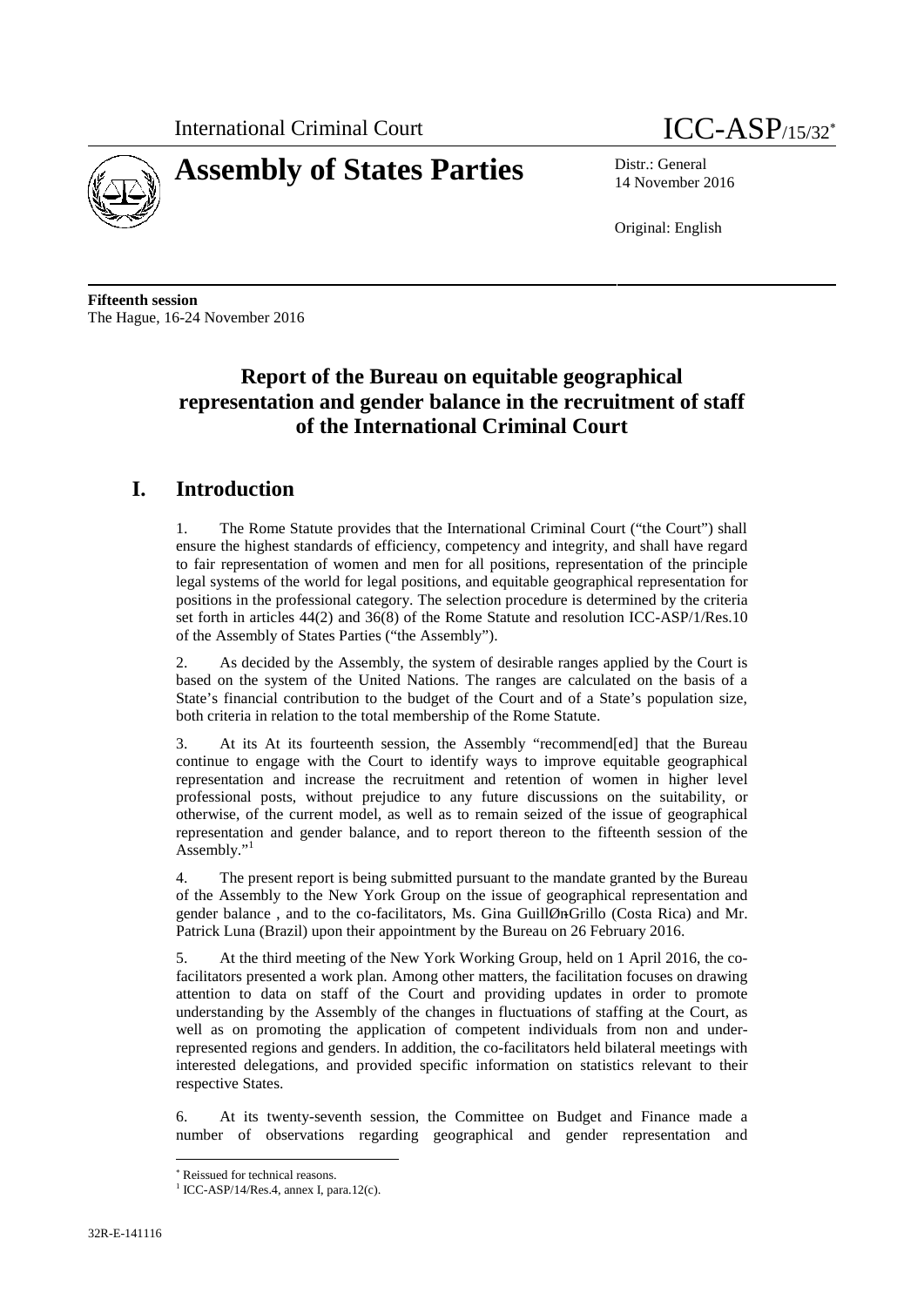implementation by the ICC of the Committee's earlier recommendations in this area. The Committee recalled that the Court had adopted a range of measures to address long standing imbalances in geographical representation and gender balance.<sup>2</sup>

7. The Committee took note of the ongoing recruitment process to fill vacancies as a result of the *Re*Vision project within the registry and of the proposed conversion of a large number of GTA posts into established posts within the Office of the Prosecutor, which would have an impact on geographical distribution and gender balance within the Court. The Committee requested a report during its twenty-eighth session, in order to properly analyse the impact of the *Re*Vision and the GTA conversion projects, and to make sure that these do not have an adverse impact on geographical distribution and gender balance.

## **II. Statistics on staff of the Court**

8. It must be recalled that information on geographical representation and gender balance of the Court's professional staff is included as an annex to reports of the Committee on Budget and Finance.<sup>3</sup> In addition, data has been made available to the Assembly, via the facilitator upon request.

9. As at 31 July 2016, the Court had 331 professional posts, comprised of 85 different nationalities (excluding elected officials and 33 language staff).

10. As at said date, female staff comprised 47 per cent of the Court's professional staff, a decrease of 1.1 per cent from 2015, while male staff comprised 53 per cent.<sup>4</sup>

11. The data illustrates also that while female staff constitute more than 50% at the P-1 (71%) and P-2 (61%) levels, female staff are severely under-represented at the higher levels: only one of eleven staff at the D-1 level is female, 12 of 32 at the P-5 level, 24 of 45 at the P-4 level, and 55 of 124 at the P-3 levels.<sup>5</sup>

12. With regard to the *Re*Vision project and its impact on geographical distribution, by far the most affected regional group was WEOG, holding 17 P-level positions fewer in the new Registry structure compared to the previous structure, with all other regions being affected significantly less, in the -3 to 0 range. Of the total reductions, 73.91 percent concern WEOG. In spite of the fact that WEOG continues to be the most overrepresented regional group, it can be said that the reorganization has had a positive impact on geographical distribution, due to the reduction of the imbalance.<sup>6</sup>

13. In terms of the impact of the reorganization on gender balance, there has been a total reduction of Professional male staff members compared to female staff members. Of the total of 23 reduced positions, 69.56 per cent concern male Registry staff. Notably, at the P- 5 level, the impact of the reorganization was neutral for female staff members, but led to three fewer positions for male staff members, who nevertheless were already overrepresented and who remain over-represented despite the reduction in positions. Although female staff members were slightly more impacted at the P-4 level, if the P-3 to P-5 range is considered as a whole, there are 10 fewer male staff members compared to only two fewer female staff members. In other words, within the P-3 to P-5 range, male staff members were five times more negatively impacted; however, this had a necessary and positive effect on the female-male ratio among staff at these levels.<sup>7</sup>

14. Of 124 States Parties as of 31 July 2016, 85 nationalities were represented in the professional staff of the Court, of which 16 nationalities were in balance with its target, 29 nationalities were under-represented, 19 over-represented, and the remaining 60 nationalities were not represented. The remaining twenty-one nationalities of the professional staff corresponded to States not Parties to the Rome Statute.

<sup>&</sup>lt;sup>2</sup> Report of the Committee on Budget and Finance on the work of its twenty-seventh session (ICC-ASP/15/15).

<sup>3</sup> Ibid. and Report of the Committee on Budget and Finance on the work of its twenty-sixth session (ICC-ASP/15/5), annex II, updated as of 31 July 2016 via document CBF/27/11P01 "Geographical Representation % of ICC Professional Staff". $^4$ Ibid. $^5$ Ibid.  $^{\rm b}$ 

<sup>6</sup> Comprehensive Report on the Reorganization of the Registry of the International Criminal Court, August 2016, at para. 112. https://www.icc-cpi.int/itemsDocuments/ICC-Registry-CR.pdf. <sup>7</sup> Ibid. at para. 113.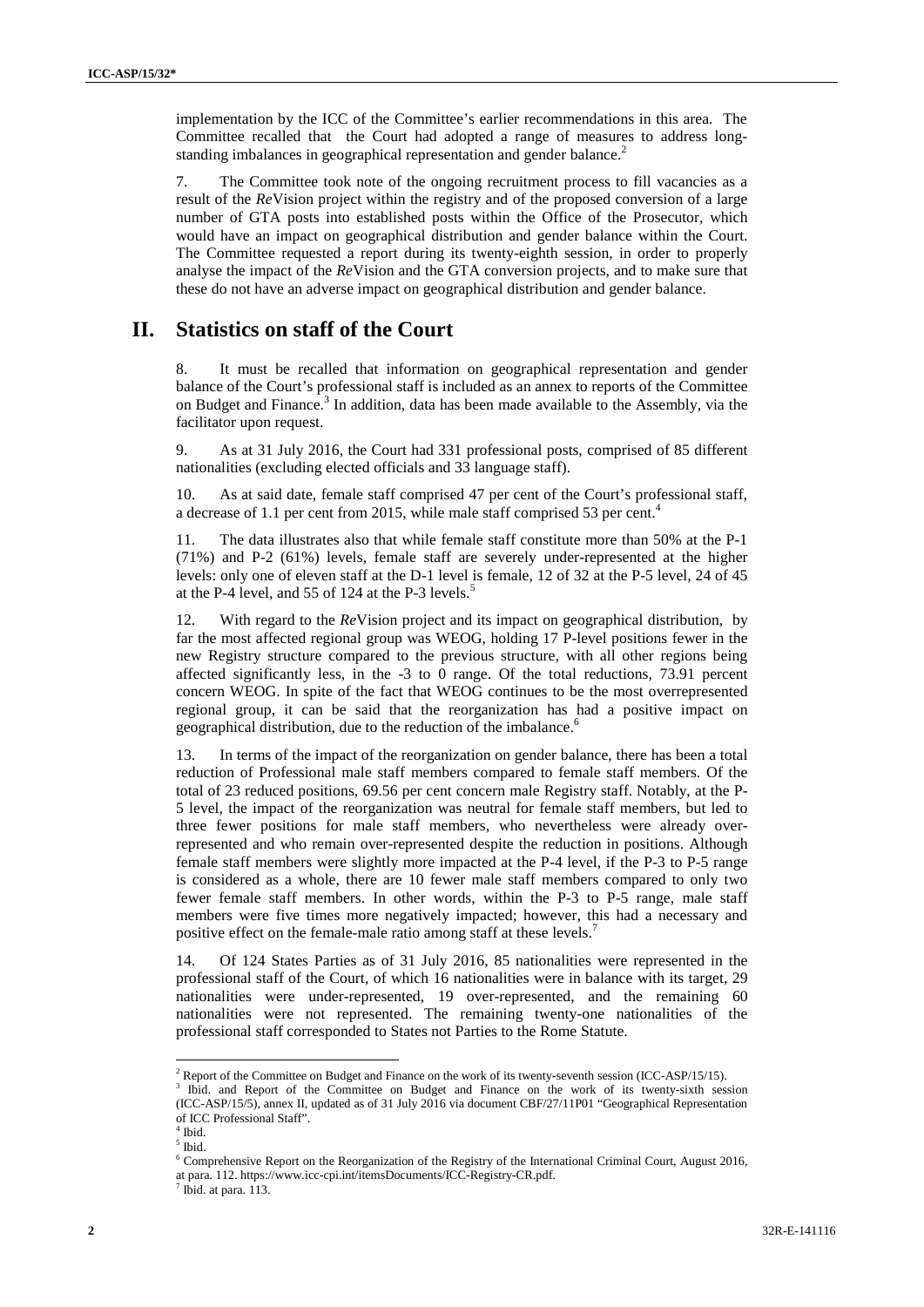15. In terms of absolute distribution, as of this date, 56 staff were nationals from the African region, 23 from the Asia-Pacific region, 28 from Eastern Europe, 26 from the Group of Latin American and Caribbean, and 198 from the Western and other States group.

16. The number of staff per post, per region, as of 31 July 2016, was as follows:<sup>8</sup>

(a) D-1: one from the African Region, one from Asia-Pacific, two from GRULAC, and six from WEOG, with Eastern European States not represented; with an over-representation of GRULAC and WEOG nationals.<sup>9</sup>

(b) P-5: five from the African Region, one from the Asia-Pacific region, three from the Eastern European region, one from GRULAC and 23 from WEOG; with overrepresentation of African and WEOG nationals.

P-4: ten from the African region, six from the Asia-Pacific region, three from the Eastern European region, four from GRULAC, and 34 from WEOG; with African and WEOG nationals being over-represented..

(d) P-3: 21 from the African region, five from the Asia-Pacific region, seven from the Eastern European region, nine from GRULAC and 65 from WEOG; with WEOG being over-represented..

(e) P-2: 16 from the African region, eight from the Asia-Pacific region, eleven from the Eastern European region, nine from GRULAC, and 66 from WEOG; with African, Asia-Pacific and WEOG nationals over-represented..

(f) P-1: three from the African region, two from the Asia-Pacific region, four from the Eastern European region, one from GRULAC, and 4 from WEOG; with African and Easter European nationals over-represented..

17. As of 31 July 2016, 41 posts were vacant, 133 were under recruitment or had the recruitment completed, and 11 had been advertised.<sup>10</sup>

## **III. Conclusions**

18. The variation of the geographical representation in comparison with data of the first semester of 2015 is not considerable and has remained somehow stable. This demonstrates the chronic nature of the imbalance representation in the Court in disfavour of countries and regions, in particular from Asia-Pacific and Latin American and the Caribbean.

19. While the latest official figures from the Registry's re-organization show that re organization-related separations and recruitments have resulted in the increased representation of female staff at the P-3 to P-5 levels, and that the level of representation of the still most over-represented group was reduced, the ongoing recruitment process can still generate further correction of such imbalances.

20. The re-organization of the Registry, which entails the recruitment of a high number of positions which have remained vacant, continues to provide an important opportunity to improve the current imbalance in geographical representation and gender distribution. Efforts should thus be undertaken by the Court and by the Assembly to ensure the visibility of the employment opportunities and the application of qualified candidates from under and non-represented countries and regions. The proactive role of the States Parties in question remains crucial to supporting the Court in this endeavour, inter alia, by helping to reach a pool of qualified candidates from under- and non-represented countries.

<sup>&</sup>lt;sup>8</sup> Report of the Committee on Budget and Finance on the work of its twenty-sixth session (ICC-ASP/15/5), annex II, updated as of 31 July 2016 via document CBF/27/11P01 "Geographical Representation of ICC

 $9$  In this case, whether a region is over or under represented is determined by the percentage of individuals from a certain region who occupy the posts, compared to the percentage that human resources has determined as the

 $10$  Human Recourses standard statistics, contained in document CBF/27/11P01.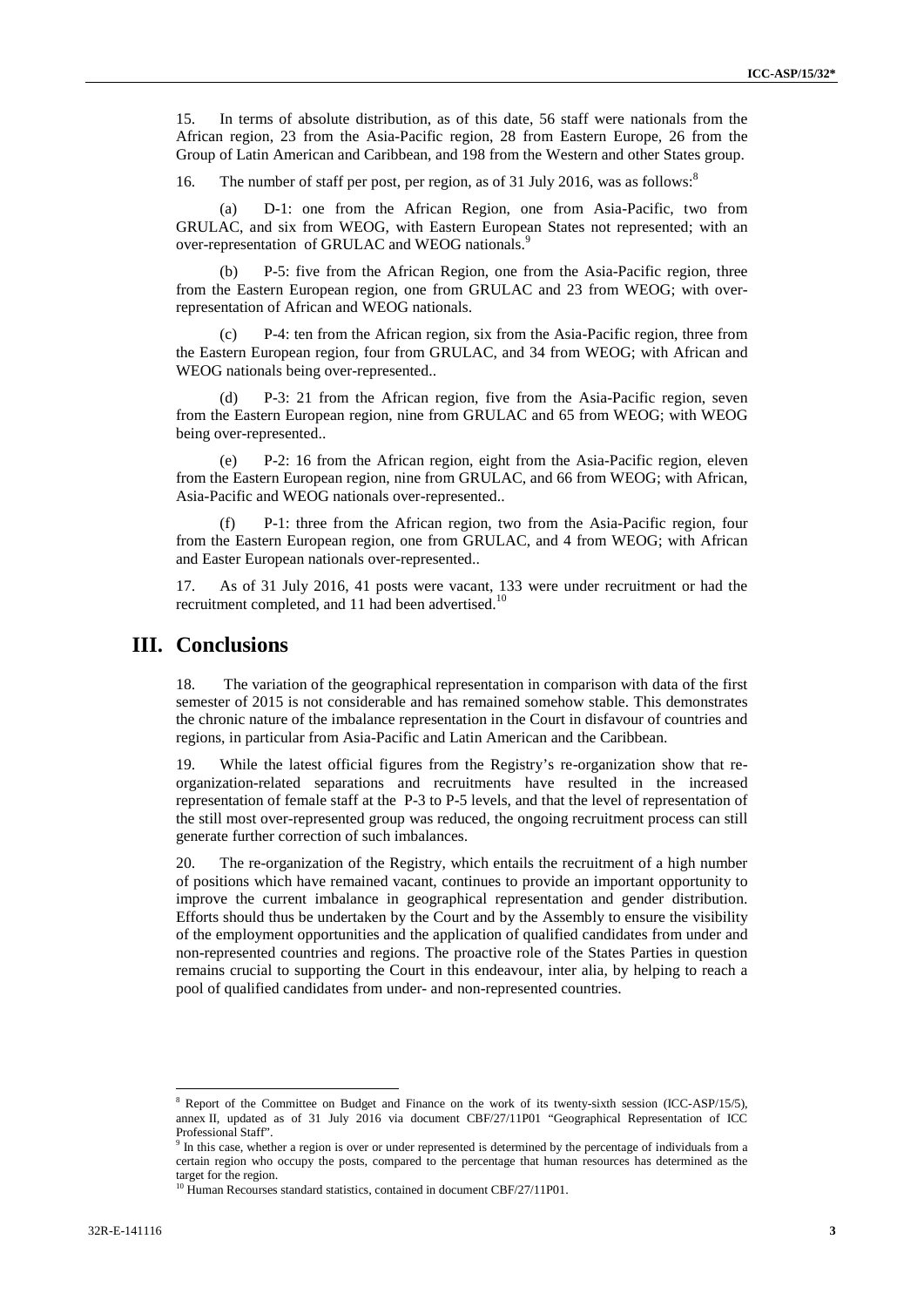# **IV. Recommendations**

### **A. To the Court**

21. The chronic imbalance in geographical representation, as well as that of women in higher levels, require that the Court redouble its efforts in addressing this situation.

22. Further efforts should be undertaken to adopt strategies to identify and support the career advancement within the Court of key female performers who have the potential to advance to senior professional and higher levels.

23. Steps should be taken to bridge the gender gap by taking the necessary measures to identify, reach and recruit qualified women to fill senior positions.

24. Human Resources should prioritize outreach activities to ensure that candidates from developing countries or from underrepresented and non-represented regions are targeted. . In this regard, it would be useful that, as previously recommended by the Assembly:

(a) Information about underrepresented regions or non-represented nationalities be made more readily available on the recruitment page of the Court.

(b) Vacancy announcements, along with information about underrepresented regions and non-represented nationalities, should be provided by the Court to the Assembly for their dissemination through diplomatic representations in New York, The Hague, Geneva and Brussels, as well as through civil society organizations.

(c) Vacancy announcements should be circulated via periodicals and publications, in particular in those with circulation in countries or regions that are non or under-represented.

25. Efforts should be undertaken to promote the participation of nationals of developing countries from underrepresented regions or of non-represented developing States Parties in the internship, visiting professionals and JPO programmes at the Court, as participation from under-represented regions may increase the available pool of potential applicants to the Court's professional positions.

26. Information on geographical representation and gender balance of participants participating in the internship, visiting professionals and JPO programmes should be made available to the Assembly, as this information would allow States Parties to assess the impact of those programmes on addressing the level of representation and balance of available pools of potential applicants for the Court.

27. All personnel policies, procedures and hiring practices should remain under review and improvement, and the Court should continue to apply and strengthen its recruitment policies to foster the selection of qualified candidates from non and under-represented countries, in particular developing ones, including through the dissemination and full implementation of its Administrative Instruction on Staff Selection, which includes a provision granting qualified candidates from non-represented and under-represented States Parties priority for the purpose of short-listing.

28. The Court should continue gathering, monitoring, analysing and reporting data of female applicants and applicants from underrepresented regions, in particular from developing countries, in order to identify the challenges they face in successfully acquiring positions at the Court.

### **B. To the Assembly and States Parties**

29. The chronic imbalance in geographical representation, as well as that of women in higher levels, require redoubled efforts by States Parties.

30. States Parties engaging with the Court with respect to JPO programmes should also consider providing financing for participants from underrepresented regions, in particular from developing countries.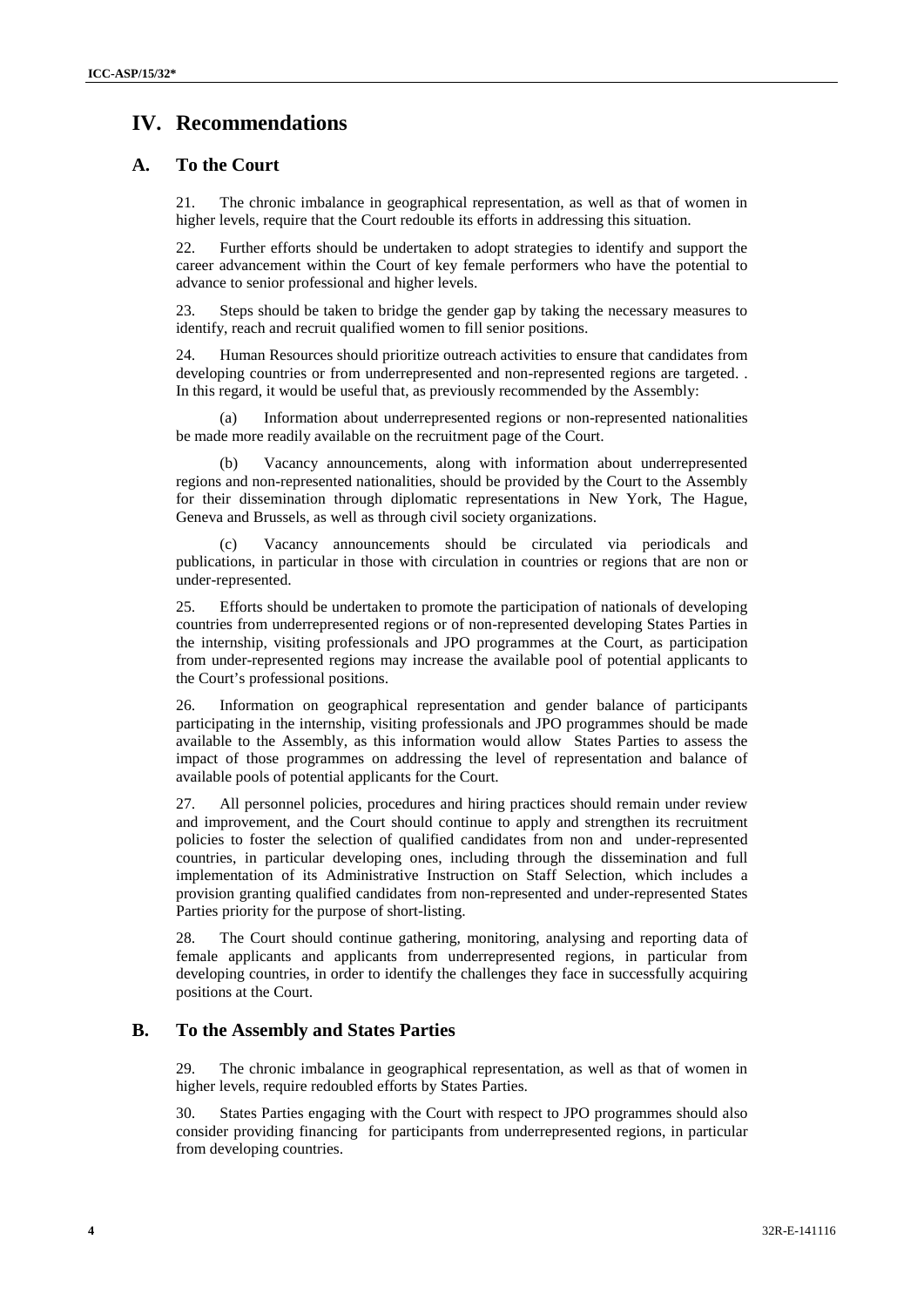31. States Parties should consider providing funding to cover stipends for participants from underrepresented regions, in particular developing countries, in the internship and visiting professional programmes.

32. Consultations amongst delegates from underrepresented or non-represented countries, in particular developing countries, should be undertaken in order to develop targeted strategies that will serve to support the dissemination of Court vacancies..

33. States parties should disseminate Court vacancies to their national institutions and organisations, as appropriate, including universities, professional associations and chambers and judicial institutions.

34. States from underrepresented regions may consider having a pool of qualified professionals from their country and should ensure they receive information on vacancies.

35. The Bureau should engage in consultations to identify partners that could promote capacity-building in underrepresented regions, in order generate pools of qualified applicants at the Court, and interested States Parties are encouraged to provide financial support to civil society and institutions undertaking such capacity-building.

36. States Parties are encouraged to use the Gender Balance and Geographical Representation facilitation as focal point to address any concerns in relation to staff representation and balance.